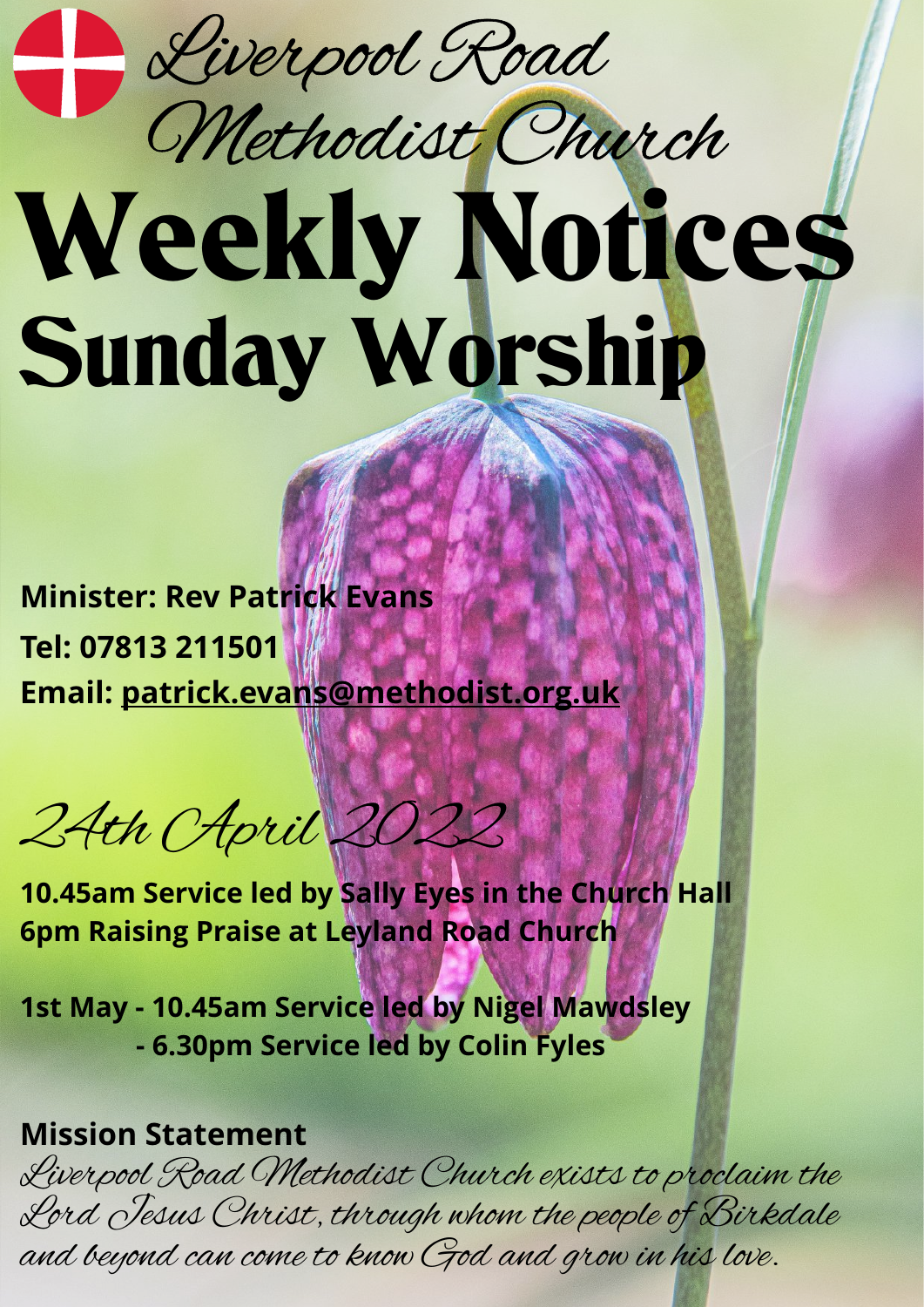## Lectionary Readings 24th April 2022

## **Acts 5.27-32; Psalm 118.14-29; Revelation 1.4-8; John 20.19-31**

Prayer

Lord Jesus, you promised before you left us that you would give us peace. Help me today to walk in the peace that you promised. Let your peace override any of my fears, anxieties, or worries and help me to walk in the stillness and comfort of the rest that comes from your peace. I thank you today for your great peace and I face today knowing that you are with me and so is your peace. Amen.



Bible study Mondays 7pm in the New room.





Iona service Thursdays 9.15am. All welcome.

Church Notices

If you have any items you want including in the notices please let Lucy Lloyd know on 01704 536648 or lucy@southportmethodist.org.uk.

Guild

The next evening Guild meeting will be on Tuesday 26th April at 7.30pm. The speaker will be Shirley Potts.



Flowers

Our flowers this week have been kindly donated by Derek and Val Taberner.



The Easter Link

The Easter Link 2022 is now in the church website [birkdalemethodist.org](http://birkdalemethodist.org/) Some hard copies are available and also some for Pastoral Visitors to take for those members/adherents without computer facility. These are in The Church Vestibule.

Jim Lloyd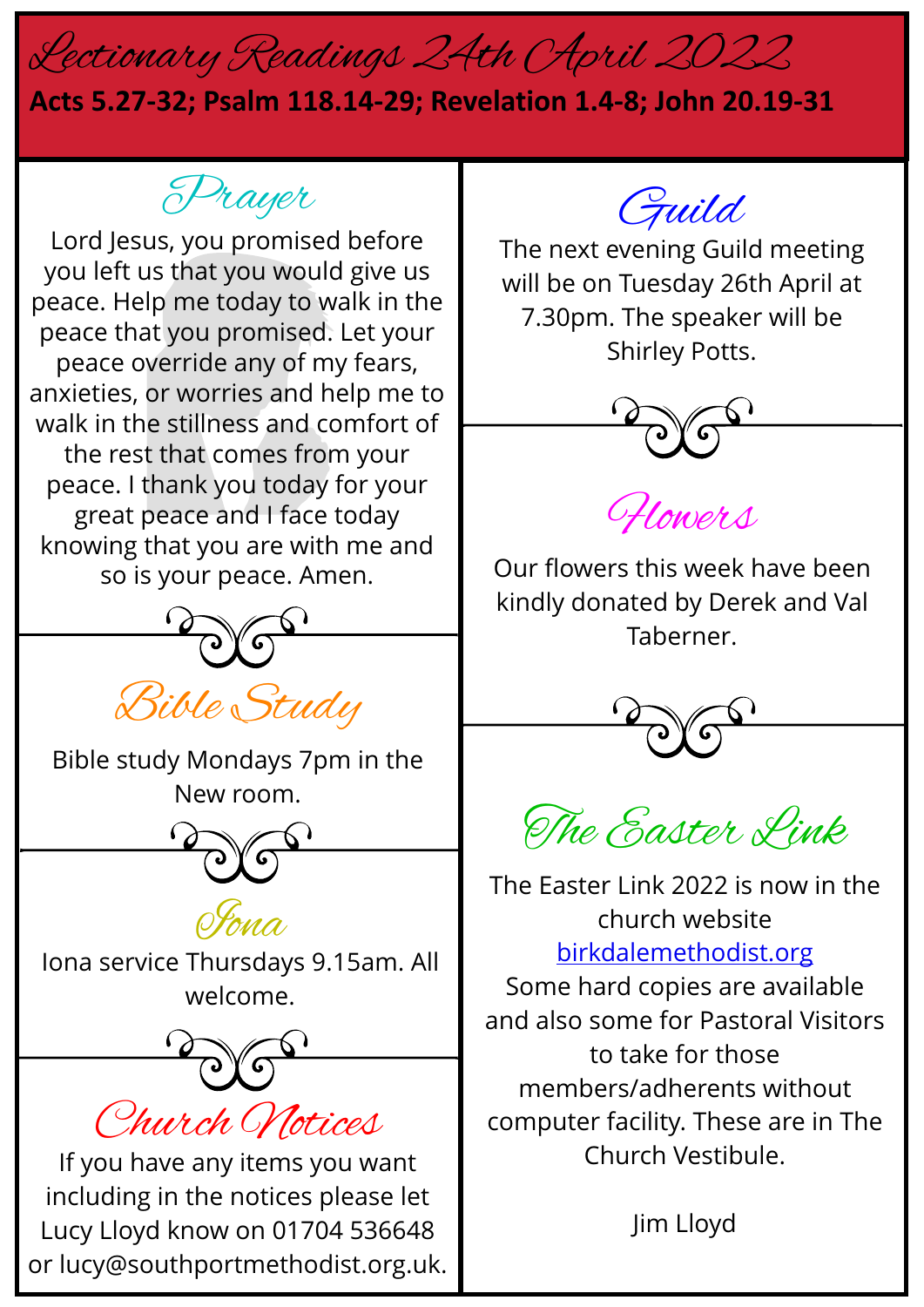Food Pantry

Thank you so much for your continuing support to supply goods for the food pantry. In short supply at the moment are: apple juice, own brand cereals, tinned mushrooms and deodorants.



Liverpool District Methodist Women's Luncheon Club Wednesday 18th May 11.45am at the Adelphi Hotel Liverpool. £15. For further details please contact Janet Bowker 01704 832630.

Games

Queen's J

Relazation

Coffee After Church

We are hoping to start serving tea and coffee again after the morning service very soon, served by volunteers on a rota basis. We already have six volunteers, so if anyone feels that they could help, please let one of the stewards know. Just a few more volunteers would mean a commitment of less than one Sunday a month!



Opening times: Mon - 1pm-4pm Wed - 10am-1pm Fri - 10am-1pm

Music

**ubil** 

Here at Liverpool Road Church we're celebrating the Queen's Jubilee on Friday 3rd June from 11am onwards. You are warmly invited to join us for indoor and outdoor activities. Babies through to great grandparents welcome!

Live Streamed

Lunch<br>Lunch Planting

Service Crazz

N Planting Couver dation